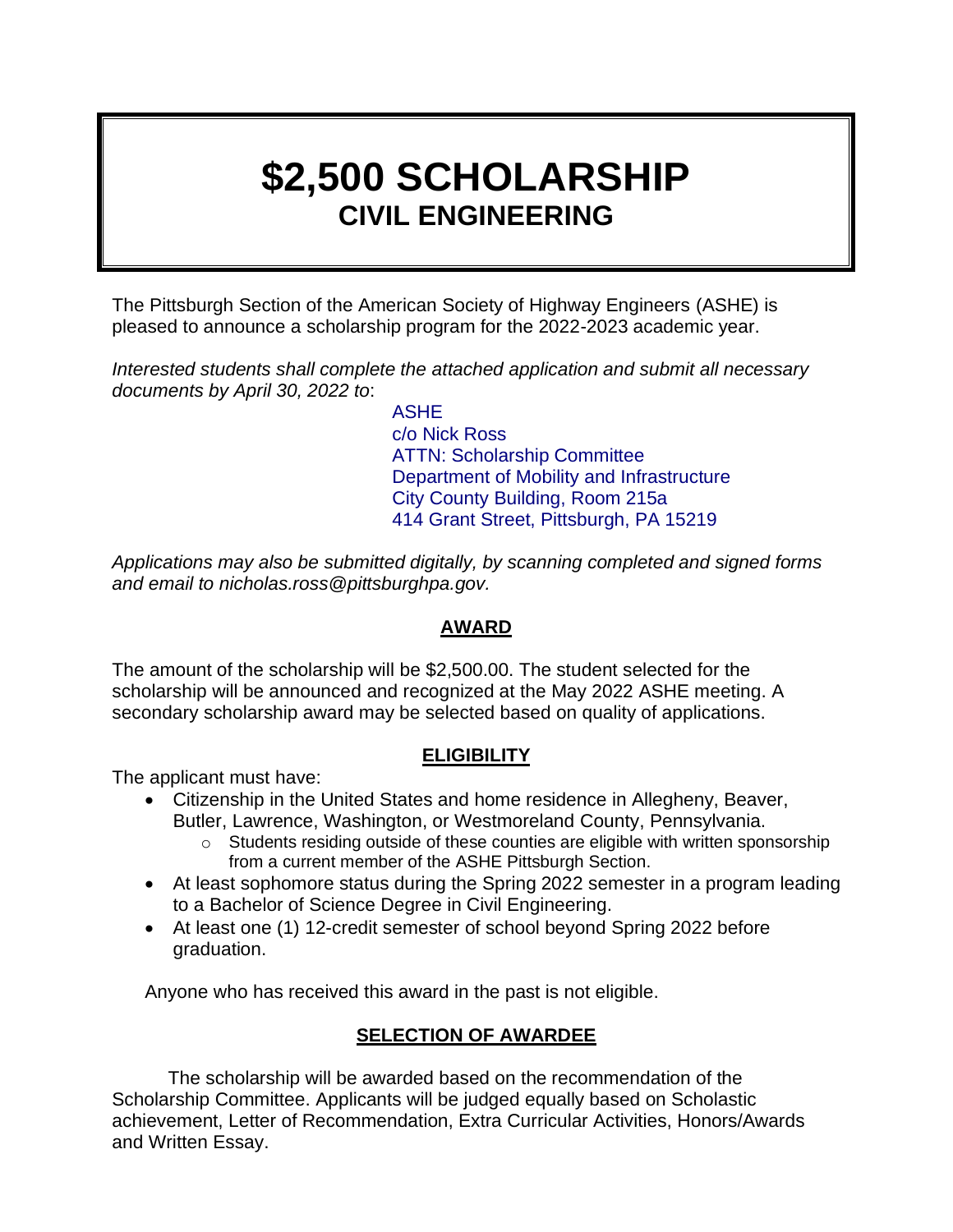#### **American Society of Highway Engineers Pittsburgh Section 2022-2023 Scholarship Application**

**INSTRUCTIONS:** Fill in the blanks below. Attach a copy of your current transcript of grades (include a copy of your Fall Term grades if they are not included on your transcript) and a Letter of Recommendation from a Civil Engineer (who is not related to you) in the Academic or Professional Community.

| Name:                                                                                                                                                              |                                                |                        |                                                                                                                           |  |  |
|--------------------------------------------------------------------------------------------------------------------------------------------------------------------|------------------------------------------------|------------------------|---------------------------------------------------------------------------------------------------------------------------|--|--|
|                                                                                                                                                                    | (Last)                                         | (First)                | (M.I.)                                                                                                                    |  |  |
| College/University:                                                                                                                                                |                                                |                        |                                                                                                                           |  |  |
| <b>Permanent Address:</b>                                                                                                                                          |                                                | <b>School Address:</b> | <u> 1989 - Jan Samuel Barbara, politik e</u> ta profesora (h. 1918).<br>1901 - Johann Stein, frantziar idazlea (h. 1918). |  |  |
| Phone:                                                                                                                                                             | <u> 1980 - Johann Barnett, fransk kongresu</u> | Phone:                 |                                                                                                                           |  |  |
| E-mail:                                                                                                                                                            |                                                | Date of Birth:         |                                                                                                                           |  |  |
| <b>Expected Date of Graduation:</b>                                                                                                                                |                                                | Citizenship:           |                                                                                                                           |  |  |
| Sponsoring member (Applicants residing outside of the eligible counties only):<br>Extra-Curricular Activities (including volunteer work): ________________________ |                                                |                        |                                                                                                                           |  |  |
|                                                                                                                                                                    |                                                |                        |                                                                                                                           |  |  |
|                                                                                                                                                                    |                                                |                        |                                                                                                                           |  |  |
|                                                                                                                                                                    |                                                |                        |                                                                                                                           |  |  |
| <b>Honors/Awards:</b>                                                                                                                                              |                                                |                        |                                                                                                                           |  |  |
|                                                                                                                                                                    |                                                |                        |                                                                                                                           |  |  |
|                                                                                                                                                                    |                                                |                        |                                                                                                                           |  |  |
|                                                                                                                                                                    |                                                |                        |                                                                                                                           |  |  |
|                                                                                                                                                                    |                                                |                        |                                                                                                                           |  |  |
|                                                                                                                                                                    |                                                |                        |                                                                                                                           |  |  |